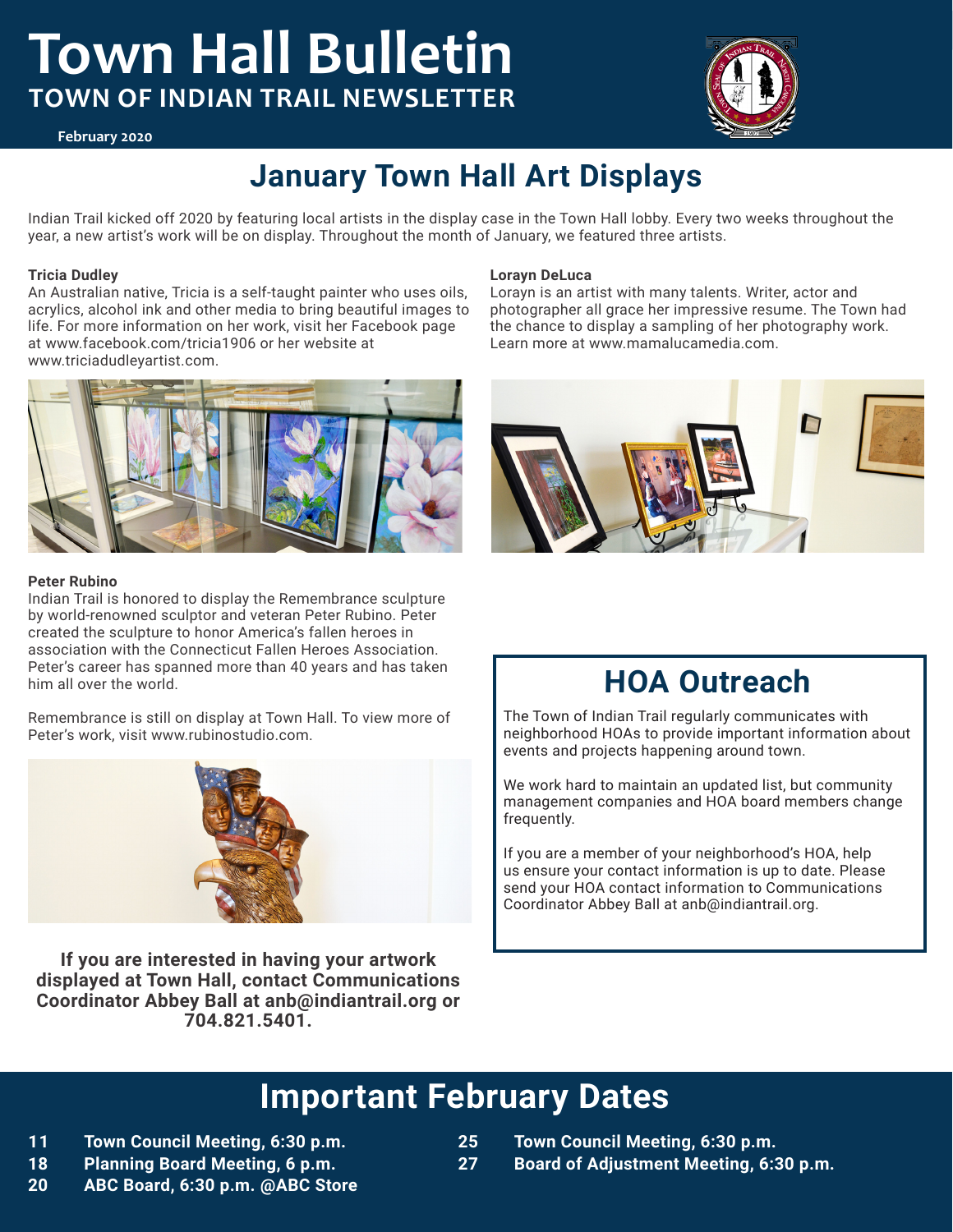# **Indian Trail Capital Improvement Program**

Indian Trail has numerous projects in its Capital Improvement Program (CIP). These projects will help maintain or improve infrastructure throughout the Town over the next several years. The chart below lists the projects, their estimated costs and timeline for completion. Projects with an end date of July 1, 2020, are continual and do not yet have a solidified end date. The July 1 date is given for budgetary purposes. All other projects have a projected end date already set.

The project schedule is regularly updated and can be found on the Town's website at www.indiantrail.org under the Engineering section of the Government tab.

| FY 19/20 Capital Improvement Program |                                               |                   |                                           |                            |
|--------------------------------------|-----------------------------------------------|-------------------|-------------------------------------------|----------------------------|
| Area                                 | Project                                       | <b>Total Cost</b> | <b>Phase</b>                              | <b>Targeted Completion</b> |
| <b>Trails</b>                        | <b>Highway 74 Multi-Use</b><br><b>Trail</b>   | \$5,130,131       | <b>Design Phase</b>                       | December 2020              |
|                                      | <b>Greenway</b><br><b>Trail</b>               | \$0.00            | <b>Design Phase</b>                       | December 2020              |
|                                      | <b>Monroe Road</b><br><b>Widening</b>         | \$46,600,000      | <b>RE Acquisition Phase</b>               | December 2025              |
| <b>Road</b>                          | Sardis/U-IT<br><b>Roundabout</b>              | \$3,202,825       | <b>Utility Relocation</b><br><b>Phase</b> | Aug. 21, 2020              |
|                                      | <b>Independence BV.</b><br><b>Superstreet</b> | \$9,500,000       | <b>Construction Phase</b>                 | Nov. 30, 2019              |
|                                      | <b>Chestnut Parkway Phase</b><br>Ш            | \$86,145          | <b>RE Acquisition Phase</b>               | <b>June 30, 2022</b>       |
| <b>Improvements</b>                  | <b>Chestnut Parkway Phase</b><br>Ш            | \$3,629,054       | <b>Design Phase</b>                       | <b>June 30, 2025</b>       |
|                                      | <b>Indian Trail</b><br><b>Complete Street</b> | \$3,972,419       | <b>Design Phase</b>                       | Jan. 1, 2021               |
|                                      | <b>Gribble Roundabout</b>                     | \$1,518,270       | <b>Planning Phase</b>                     | <b>June 30, 2022</b>       |
|                                      | <b>Regulatory Signage</b>                     | \$3,098           | <b>Construction Phase</b>                 | <b>July 1, 2020</b>        |
|                                      | <b>Rogers Road</b><br><b>Improvements</b>     | \$390,000         | <b>Design Phase</b>                       | Dec. 30, 2020              |
|                                      | <b>Bridge Maintenance</b>                     | \$61,968          | <b>Construction Phase</b>                 | <b>July 1, 2020</b>        |
|                                      | <b>1st Ave. Storm</b><br><b>Drainage</b>      | \$913,849         | <b>Design Phase</b>                       | Oct. 30, 2019              |
|                                      | 1st Ave.<br><b>Construction</b>               | \$984,414         | <b>Design Phase</b>                       | <b>July 1, 2020</b>        |
| <b>Park</b>                          | <b>Crooked Creek Park</b><br><b>Phase II</b>  | \$1,950,000       | <b>Design Phase</b>                       | <b>December 2020</b>       |
| <b>Improvements</b>                  | <b>IT Park Design</b>                         | \$32,000          | <b>Design Phase</b>                       | <b>July 1, 2020</b>        |
|                                      | <b>IT Park</b><br><b>Construction</b>         | \$425,000         | <b>Design Phase</b>                       | <b>July 1, 2020</b>        |

## **Indian Trail Planning Department Welcomes Senior Planner**



Indian Trail's Planning Department recently hired Matthew Ward as its new senior planner. Before joining Indian Trail, Matthew worked for 12 years as a planner in Henrico County, Virginia, specializing in site design. He earned a BA in Geography from UNC-Greensboro and an MURP from Virginia Commonwealth University. He also holds an NCCZO certification.

Matthew lives in Charlotte with a variety of pets, including Koi fish. In his free time, he enjoys traveling and exploring new places.

On working at Indian Trail, he says he is "excited to see the town grow and develop a downtown destination defined with a unique identity."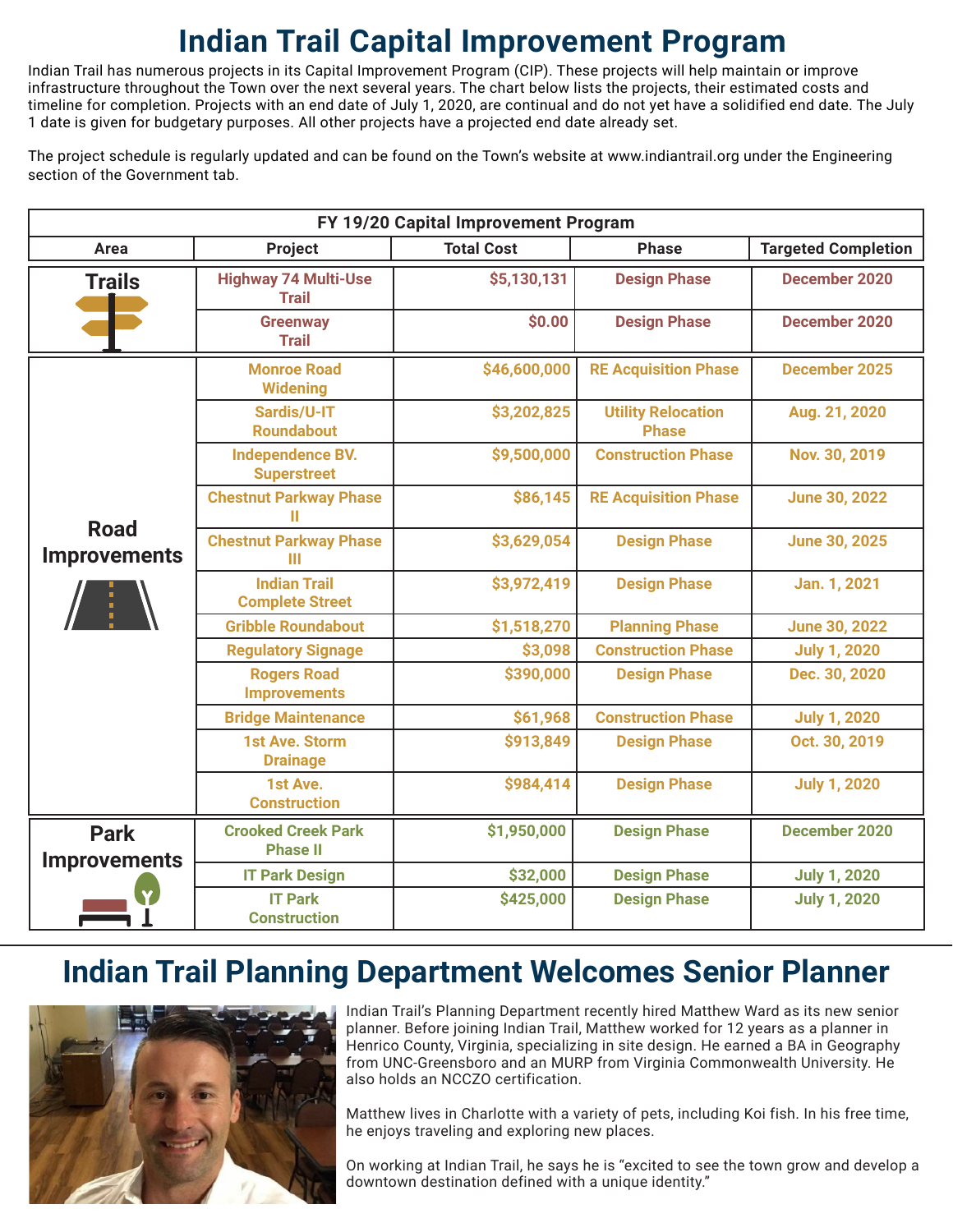## **Stormwater Maintenance: Is Pool Water an Illicit Discharge?**

**Yes!** Anything that enters a storm drain will travel directly to a nearby waterway without receiving treatment. These waterways can include your creeks, streams, lakes and ponds.

**Pool water** is infused with chemicals such as chlorine, bromine, algaecides, biocides and stabilizers. These are all highly toxic to wildlife. Draining pools into storm drains can pollute creeks with these contaminants.

**Dechlorinate** your pool water by allowing the water to sit in the sun for two weeks without adding any chlorine before discharging the water. You may also use a chemical dechlorinating additive. Always be sure to test your pool water before discharging. All pool drainage must be clear, colorless and free of suspended solids.

**Saltwater pools** cannot be drained to a storm drain. Salt can harm freshwater wildlife and impact a creek's delicate equilibrium. Saltwater pools will need to be pumped by a professional pool service company and disposed of in an appropriate manner.

**Pool filters** should never be cleaned in the street, gutter or near a storm drain. Filters should only be rinsed above a lawn or other pervious surface.



## **Welcome New Businesses!**

The following business have recently opened in Indian Trail:

**CCS Express Care** 1001 Van Buren Avenue, Suite A 704.334.1227 www.ccsexpresscare.com

**Kaisk Chiropractic** 120 Unionville-Indian Trail Road, #102 704.821.5000 www.kaiskchiropractic.com

**Mecklenburg Swim Association (MSA)** 309 Chestnut Parkway 704.849.0082 www.msaswim.com

**TBH Skincare** 307 Indian Trail Road South 704.962.5676 www.tbhskincarespa.com

#### **White Barn Marketplace**

5807 W. Highway 74 704.234.0170 www.whitebarnmp.com

**Have you recently opened a business in Indian Trail? Let us know, and you will be featured on our social media pages and in the next newsletter. Contact Communications Coordinator Abbey Ball at anb@indiantrail.org.** 

# **Uniquely Indian Trail**

Indian Trail is a one-of-a-kind community that we are proud to call home. This year, we are going to highlight the things that make Indian Trail a unique place to live, work and play.

### **Low Tax Rate**

Residents and businesses alike enjoy Indian Trail's low tax rate. At **18.5 cents per \$100 of assessed value**, it's one of the lowest tax rates in Union County (and the state!) for a town of our size. While residents and current businesses benefit from it, the low tax rate also helps Indian Trail attract new businesses, which in turn benefits the entire community. The Town Council understands the importance of keeping taxes low, and in partnership with Town staff, will continue to be good stewards of our taxpayers' dollars.

### **Sardis Church Road Roundabout Update**

Work is set to begin soon on the U-5987 (Unionville-Indian Trail Road and Sardis Church Road Intersection Improvement Project). The Town's goal was to complete this project last summer, but due to the FAST Act process (the project is partially funded with federal dollars) and utility conflicts it was delayed. It also experienced a funding hold late last year which prompted an additional delay.

In the past month, funding has been reinstated, and Indian Trail's Engineering Department plans to advertise for the project in February with a goal of construction beginning in March.

The road will remain open through the initial phase of work, which will focus on utility construction (water and sewer). Once the school year ends, the intersection will be closed, and construction will begin on the roundabout. The intersection will remain closed until school begins again in August.

An official start date for the project will be provided closer to time. For information on detours for when the intersection is closed, visit **www.indiantrail.org/534/Sardis-Church-Road-Roundabout**.